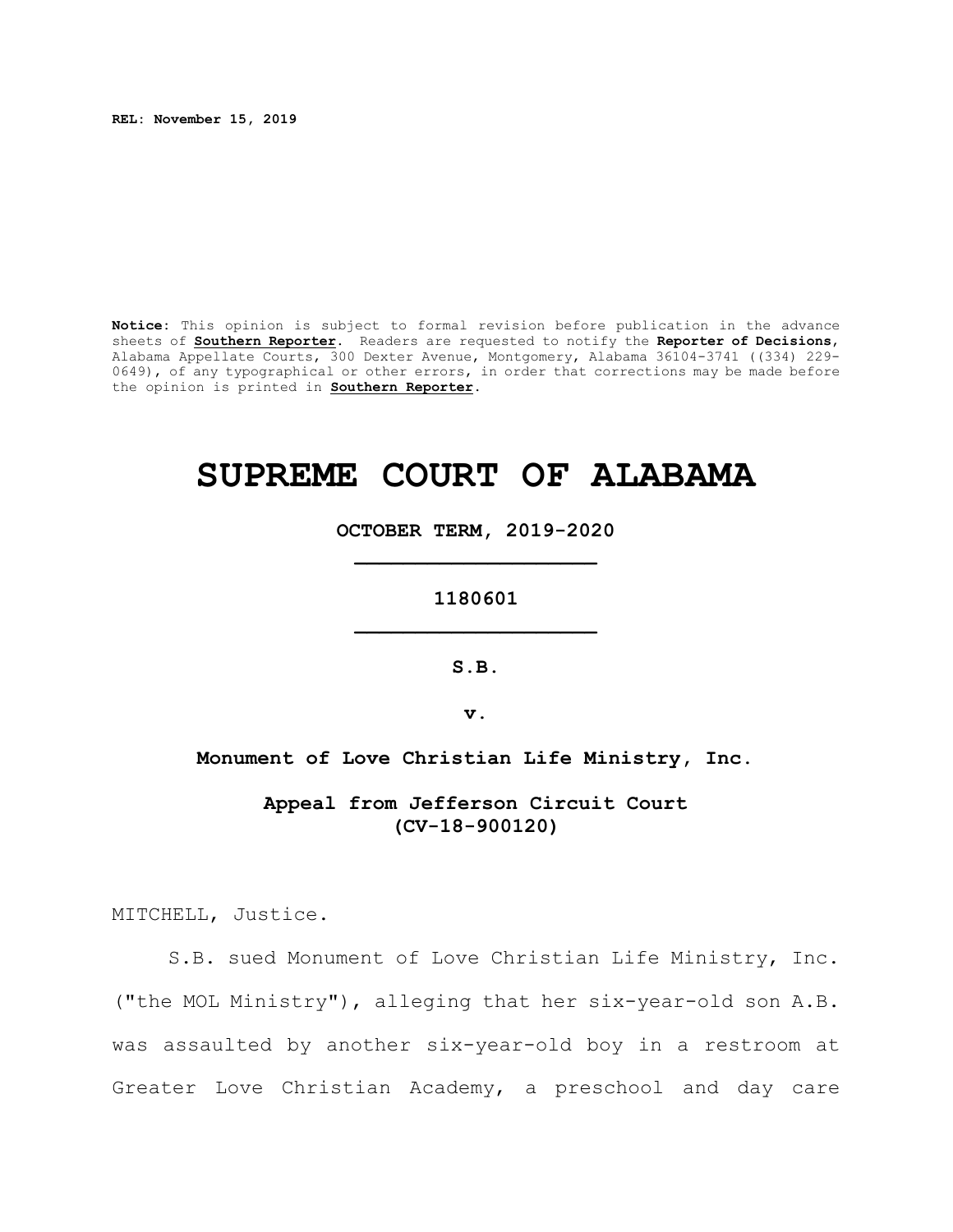1180601

operated by the MOL Ministry in Birmingham. S.B. asserted claims of negligence and wantonness against the MOL Ministry. The MOL Ministry moved for a summary judgment, arguing that S.B. had failed to submit any evidence to support her claims and that this case was therefore identical in all material respects to N.J. v. Greater Emanuel Temple Holiness Church, 611 So. 2d 1036 (Ala. 1992), and W.L.O. v. Smith, 585 So. 2d 22 (Ala. 1991), previous appeals in which this Court affirmed summary judgments entered in cases where claims were brought against a church-operated preschool (N.J.) and school employees (W.L.O.) after students were allegedly assaulted on school grounds.

On March 5, 2019, the trial court granted the MOL Ministry's summary-judgment motion, stating that "[t]he material facts appear undisputed and, based on those facts, the [MOL Ministry is] entitled to judgment as a matter of law." Counsel for S.B. thereafter moved to withdraw from the case, noting that S.B. had been advised of the trial court's judgment and had been told she would need to obtain new counsel if she wished to continue pursuing the litigation. The trial court granted counsel's motion to withdraw, and, on

2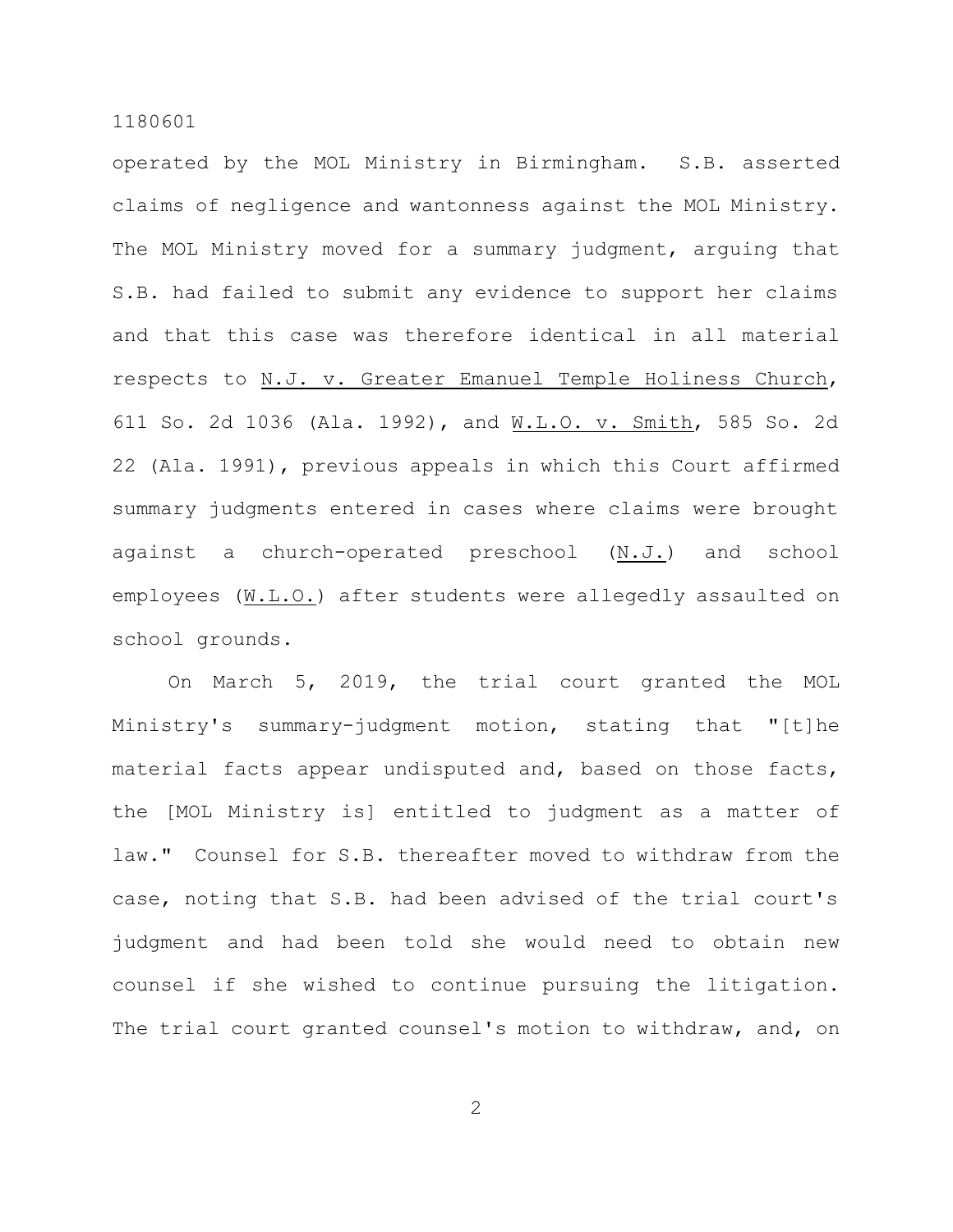## 1180601

April 5, 2019, S.B., acting pro se, filed a notice of appeal challenging the summary judgment entered by the trial court.

On June 7, 2019, S.B. filed a two-page letter brief with this Court in which she described the effect A.B.'s alleged assault had had on her family and her belief that the MOL Ministry should be held accountable for its alleged failure to adequately supervise the children in its care. S.B. did not, however, identify any error committed by the trial court or otherwise address the summary judgment entered against her. Nor did the letter brief contain any of the components of a brief required by Rule 28(a), Ala. R. App. P. When considering another appeal in which the appellant filed a similarly deficient brief, the Court of Civil Appeals stated:

"The appellate brief of the wife contains no table of contents, no table of cases, no statement of a cognizable legal argument, no citations to the record, and no citation to any controlling legal authority. In short, there is absolutely no compliance with the requirements of Rule 28[, Ala. R. App. P.]. The wife has filed her appeal pro se; however, a pro se litigant must comply with legal procedures and court rules. Black v. Allen, 587 So. 2d 349 (Ala. Civ. App. 1991). Courts are no more forgiving to pro se litigants than to those represented by counsel. Black, supra. Additionally, it has long been held that '[w]hen an appellant fails to cite any authority for an argument on a particular issue, this Court may affirm the judgment as to that issue, for it is

3